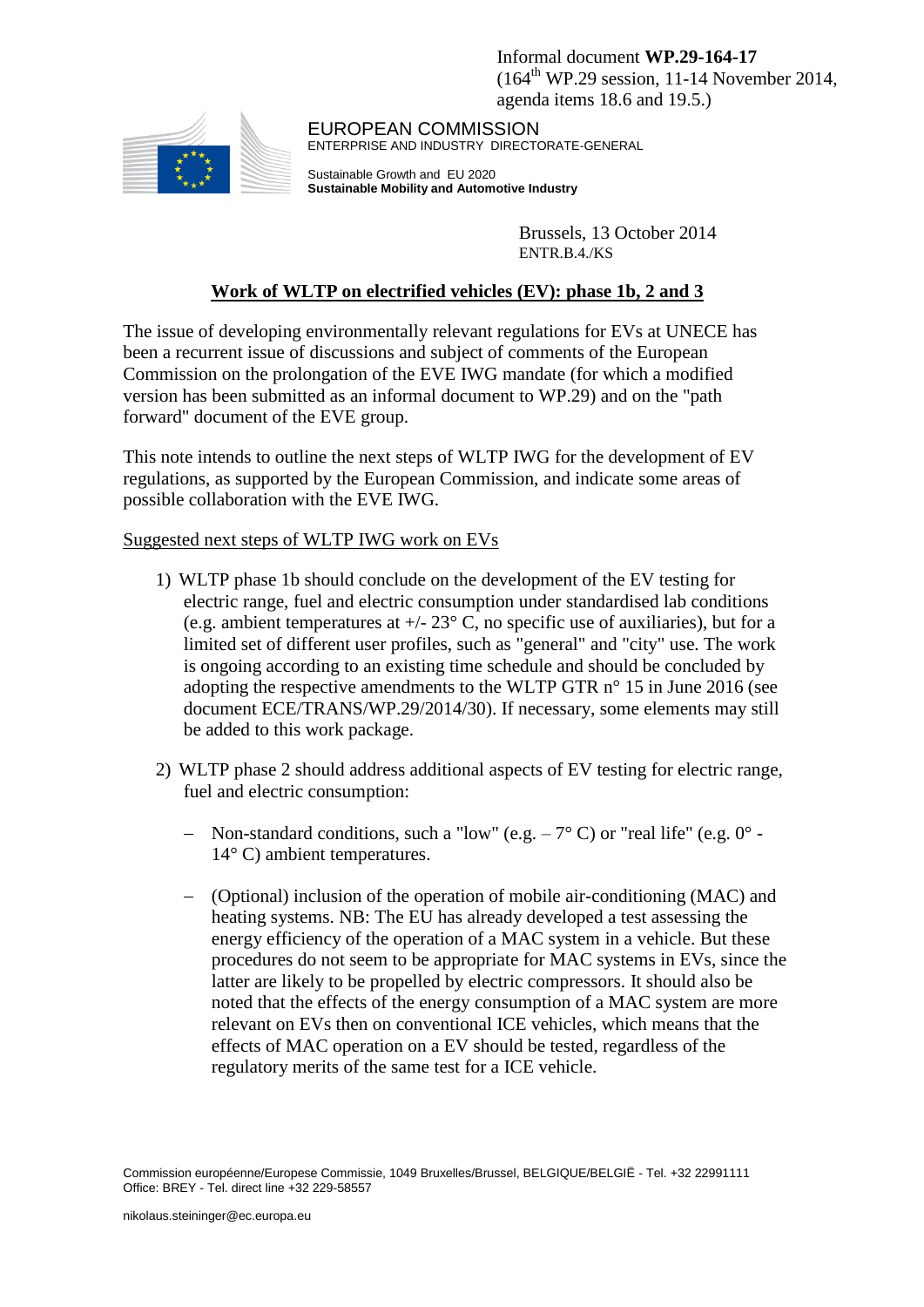- It should be investigated, whether there are other auxiliary systems the operation of which is relevant for the electric range, fuel or electric consumption of EVs and whether to develop respective test procedures
- Specific questions related to the durability and in-service conformity of EVs should be addressed, which will naturally have a strong focus on battery performance.

A starting note for WLTP phase 2 should be discussed at the next WLTP IWG meeting in November 2014, a decision on a draft of the work schedule can be expected at the GRPE meeting of January 2015.

3) WLTP phase 3 should revise the completeness of necessary consumer information as delivered by WLTP phases 1 and 2 in the spirit of a general "gap analysis" (by the time more experience with EVs will be available). In addition A work schedule for WLTP phase 3 can be expected in about 3 years from now.

#### Collaboration with the EVE IWG

The European Commission is convinced that all regulatory work for light duty EVs on UNECE level, which has a direct relation to the test cycle or addresses work performed on a complete vehicle, should be primarily performed under the responsibility of the WLTP IWG. The latter has already a couple of years' experience and has established a well-functioning group of recognised experts in this respect. Re-distributing this work to other IWGs would mean a loss of efficiency, consistency and most likely also of time and expertise.

Therefore, in particular the work items summarised under points 1) and 2) should be performed under the guidance of the WLTP. It should however be investigated, whether the results of the work summarised under point 2), while being developed on the basis of the existing WLTP, could be formulated in a "modular" manner, such that the principles of considering different ambient conditions or the operation of auxiliaries for test results could be applied to basically any underlying cycle. The development of such concept would suggest the close collaboration of WLTP and EVE experts. The specific case of developing test methods for the power and torque of EVs (for different purposes and under different conditions needed as an input for the proper application of the WLTP) does not seem to depend on a particular test cycle and could therefore be performed by the EVE or the WLTP IWG alike.

Most likely the work to be done under points 2) and 3) will have to rely on input elements, such as battery testing or in-depth analysis of user behaviour, which are largely independent of the specific test cycle. It is suggested that WLTP and EVE experts perform a pre-analysis of such input elements needed, the development of which then could be guided by the EVE IWG.

The work of WLTP and EVE experts could be done on the basis of the principles outlined in a Commission service proposal of January 2014 (see annex).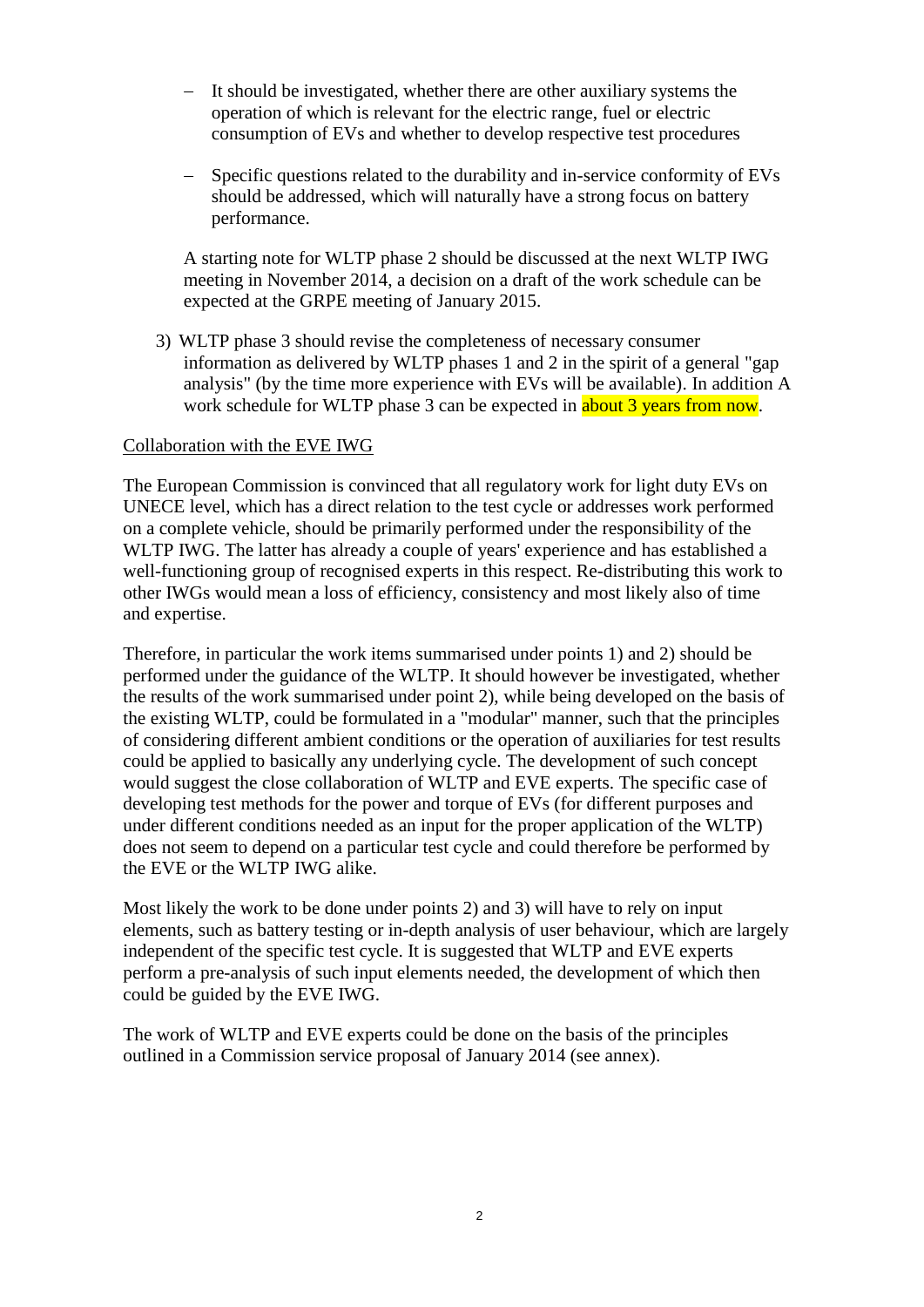## **ANNEX: Note of Commission service of January 2014, presented to EVE IWG**

## **Work of GRPE on environmental aspects of Electrified Vehicles (EV's)**

At GRPE work on environmental aspects of electrified light duty vehicles (EV comprising PEV, HEV, FCV)<sup>1</sup> currently is performed by the *"Electric Vehicles and the Environment (EVE)"* and the *"World Light duty Test Procedures (WLTP)"* informal working groups. The EVE is preparing a reference guide on existing technical regulation for EVs (excluding FCVs) and potential future needs. The WLTP, notably its sub-group WLTP-DTP-EV, has already developed a number of technical elements in relation of the WLPT GTR phase 1a and is about to continue this work in WLTP GTR phase 1b for other technical elements already defined. The WLTP work should extend to phases 2 and 3 covering further environmental aspects of EVs, which are not defined yet in detail.

For the sake of efficiency it is essential that any double developments by EVE and WLTP are avoided and available expert resources are used in the best manner. While at a first glance it might appear as appropriate to perform all respective future work by the WLTP, the wish of contracting parties not implementing the WLTP GTR in the near future to develop a separate GTR for those environmental aspects of EV's, which are not directly linked to a specific test cycle, has to be acknowledged. It is therefore suggested to develop several complementary GTRs dealing with EV environmental aspects:

- (1) WLTP GTR covering all environmental aspects of EVs related to the characteristics of a particular test cycle, such as the determination of the electric range. In particular all elements covered by WLTP phase 1a and 1b should be exclusively included in the WLTP GTR.
- (2) EVE GTR(s) covering all environmental aspects of EVs, which are not related to the characteristics of a particular test cycle, such as certain battery tests (durability, charging performance, etc.). The procedures in the EVE GTR(s) could then be referenced by the WLTP GTR, where necessary, and transposed into regional regulations using other test cycles.

Both GTRs should be developed by a single EV expert group, which can designate specific task forces if necessary. The figure below illustrates a possible structure of the process. For all elements to be integrated into the WLTP GTR the EV expert group should report to the WLTP iwg. The EVE GTR(s) should be drafted by the EV expert group independently and be proposed to the GRPE for adoption.

The attribution of certain concrete technical elements to either an EVE or the WLTP GTR should be proposed by the particular (co-) sponsor(s), confirmed by GRPE and mandated officially by WP.29/AC.3, taking into account the views of the EVE and WLTP informal group (if applicable). In the interest of a smooth and timely process the EV expert group can already start working on such technical elements before its final attribution to a specific GTR is decided.

 $\overline{a}$  $1$  EV = electrified vehicles, PEV = pure electric vehicle, HEV = hybrid electric vehicle, FCV = fuel cell vehicle.